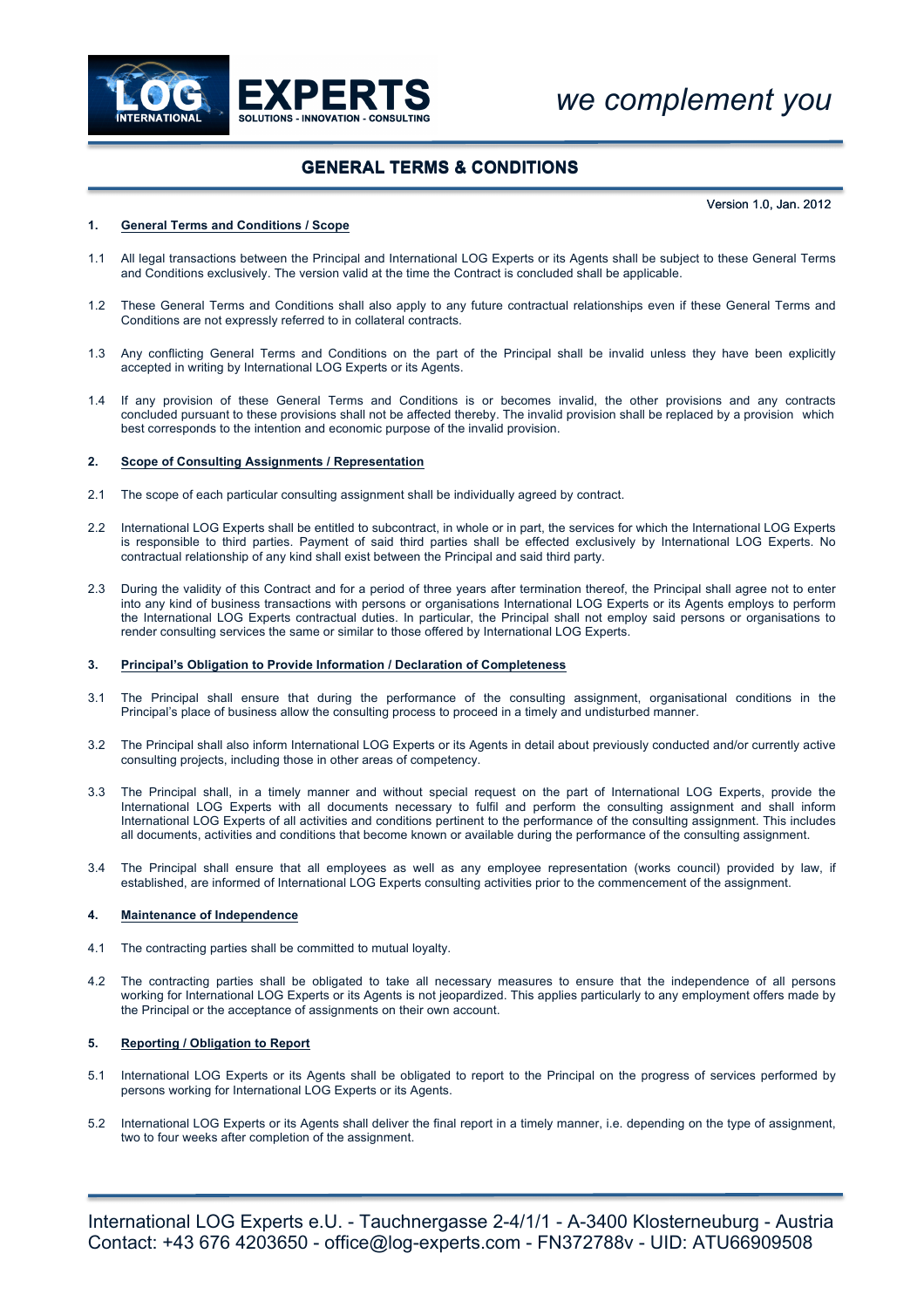

# **GENERAL TERMS & CONDITIONS**

#### Version 1.0, Jan. 2012

5.3 International LOG Experts or its Agents shall not be bound by directives while performing the agreed service and shall be free to act at International LOG Experts discretion and under International LOG Experts own responsibility. International LOG Experts or its Agents shall not be required to work in a particular place or to keep particular working hours.

### **6. Protection of Intellectual Property**

- 6.1 International LOG Experts or its Agents shall retain all copyrights to any work done by International LOG Experts or its Agents and/or by persons working for them (including but not limited to tenders, reports, analyses, expert opinions, organization charts, programmes, performance descriptions, drafts, calculations, drawings, data media, etc.). During the contract period and after termination thereof, the Principal may use these materials exclusively for the purposes described under the Contract. Therefore, the Principal shall not be entitled to copy or distribute these materials without the explicit consent of International LOG Experts.
- 6.2 Any violation of this provision by the Principal shall entitle International LOG Experts to prematurely terminate the Contract and to enforce other legal claims, in particular for restraint and/or damages.

### **7. Warranties**

- 7.1 International LOG Experts or its Agents shall be entitled and obligated, regardless of fault, to correct any errors and/or inaccuracies in the International LOG Experts or its Agents work which have become known subsequently. International LOG Experts shall immediately inform the Principal thereof.
- 7.2 This right of the Principal expires six months after completion of the respective service.

## **8. Liability / Damages**

- 8.1 International LOG Experts or its Agents shall be liable to the Principal for damages with the exception of personal injury only to the extent that these are the result of serious fault (intention or gross negligence). Correspondingly, this also applies to damages resulting from third parties employed by International LOG Experts.
- 8.2 Any claim for damages on the part of the Principal may only be enforced by law within six months after those entitled to assert a claim have gained knowledge of the damage and the liable party, but not later than three years after the incident upon which the claim is based.
- 8.3 The Principal shall furnish evidence of International LOG Experts fault.
- 8.4 If International LOG Experts performs the required services with the help of third parties, any warranty claims and claims for<br>damages which arise against the third party shall be passed on to the Principal In this cas damages which arise against the third party shall be passed on to the Principal. In this case, the Principal shall primarily to the third party.

#### **9. Confidentiality / Data Protection**

- 9.1 International LOG Experts or its Agents shall be obligated to maintain complete confidentiality concerning all business matters made known to International LOG Experts or its Agents in the course of services performed, especially trade and company secrets and any other information concerning type and/or scope of business and/or practical activities of the Principal.
- 9.2 Furthermore, International LOG Experts or its Agents shall be obligated to maintain complete confidentiality towards third parties concerning the content of the work completed, as well as any information and conditions that contributed to the completion of the work, particularly concerning data on the Principal's clients.
- 9.3 International LOG Experts or its Agents shall not be obligated to maintain confidentiality towards any person working or representing International LOG Experts or its Agents. International LOG Experts or its Agents are required to obligate such persons to maintain complete confidentiality and shall be liable for any violation of confidentiality on their part in the same way as if International LOG Experts had breached confidentiality.
- 9.4 The obligation to maintain confidentiality shall persist indefinitely even after termination of this Contract with the exception of any duty to give evidence.
- 9.5 International LOG Experts or its Agents shall be entitled to use any personal data entrusted to International LOG Experts or its Agents for the purposes of the services performed. International LOG Experts or its Agents shall guarantee the Principal that all necessary measures will be taken, especially those regarding data protection laws, e.g. that declarations of consent are obtained from the persons involved.

International LOG Experts e.U. - Tauchnergasse 2-4/1/1 - A-3400 Klosterneuburg - Austria Contact: +43 676 4203650 - office@log-experts.com - FN372788v - UID: ATU66909508